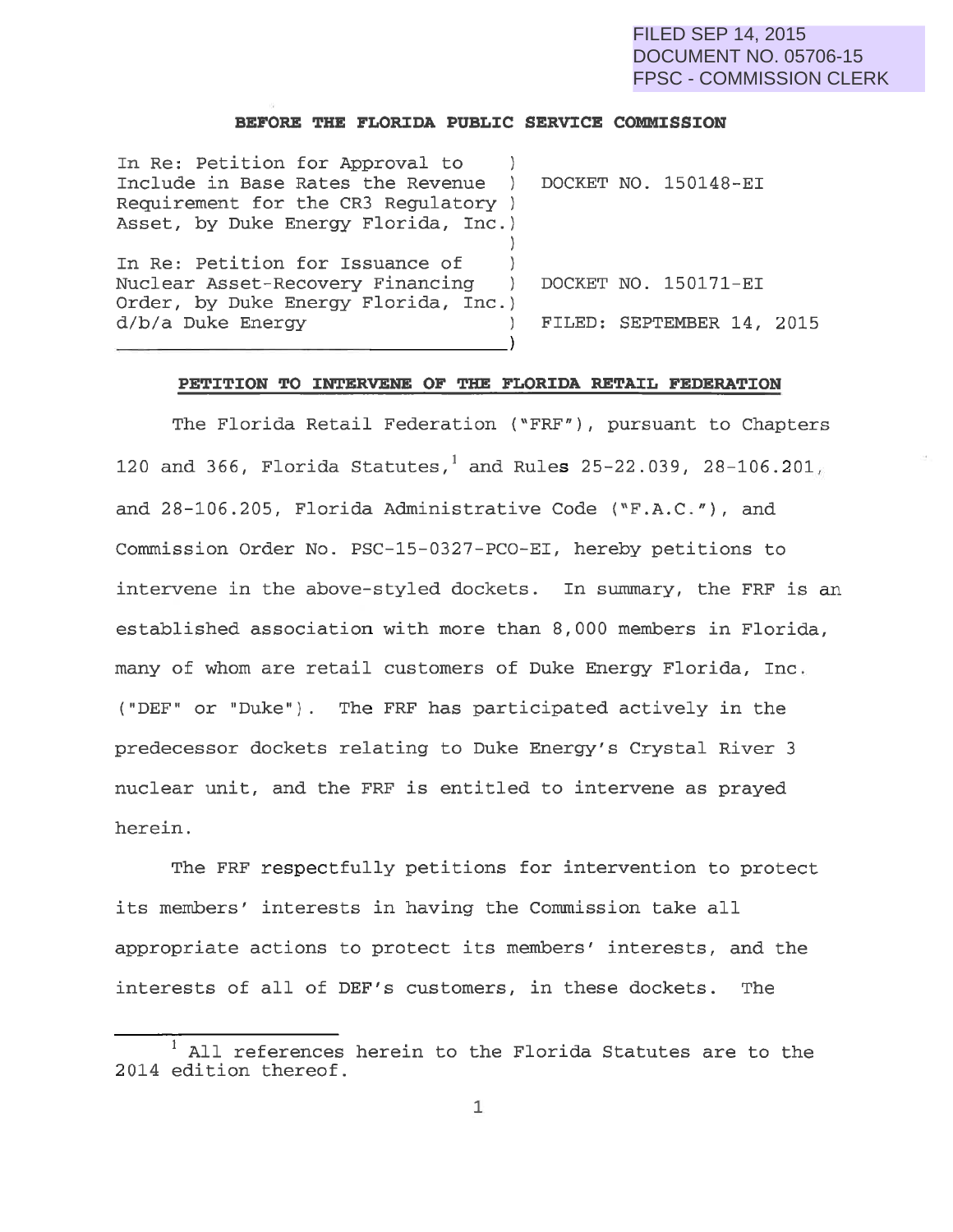Commission's actions herein will determine the substantial interests of the many members of the FRF who are DEF customers by determining their costs for electric service for many years to come, and accordingly, the FRF is entitled to intervene to protect its members' substantial interests. In further support of its Petition to Intervene, the Florida Retail Federation states as follows.

1. The name, address, and telephone number of the Petitioner are as follows:

> Florida Retail Federation 227 South Adams Street Tallahassee, Florida 32301 Telephone (850) 222-4082 Telecopier (850) 226-4082.

2. All pleadings, orders and correspondence should be directed to Petitioner's representatives as follows:

> Robert Scheffel Wright John T. LaVia, III Gardner, Bist, Bush, Dee, LaVia & Wright, P.A. 1300 Thomaswood Drive Tallahassee, Florida 32308 Telephone (850) 385-0070 Facsimile (850) 385-5416.

3. The agency affected by this Petition to Intervene is:

Florida Public Service Commission 2540 Shumard Oak Boulevard Tallahassee, Florida 32399-0850.

## Statement of the FRF's and Its Members' Affected Interests

4. The Florida Retail Federation is an association, established in 1937, with more than 8,000 members in Florida.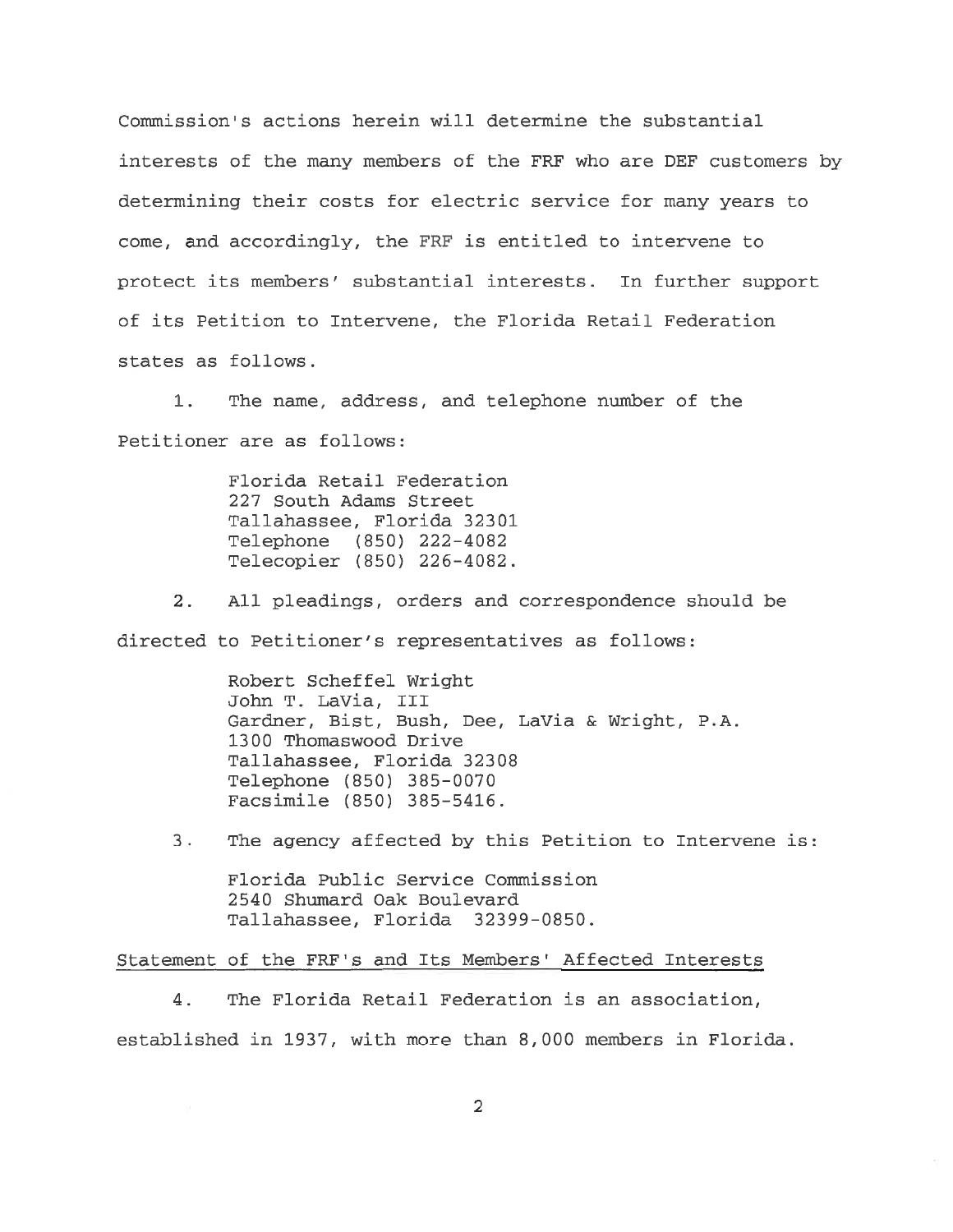Many of the FRF's members are retail electric customers of Duke Energy Florida; these members purchase electricity from DEF pursuant to several different DEF rate schedules. The FRF's members require adequate, reasonably priced electricity in order to conduct their businesses consistently with the needs of their customers and ownership.

5. In these dockets, the Commission will review Duke's proposal to recover the value of the Crystal River Unit 3 ("CR3") Regulatory Asset in base rates, as governed by the 2013 Revised and Restated Stipulation and Settlement Agreement ("RRSSA"), to which the FRF is a signatory, and will determine whether Duke has complied with the terms of the 2013 RRSSA and whether to issue a nuclear asset-recovery financing order pursuant to Section 366.95(2) (c)1.b, Florida Statutes. As a participant in the earlier dockets relating to Crystal River 3, the FRF has also been actively involved in the discussions that led to the stipulation regarding the Regulatory Asset issues that was filed on August 31, 2015. The FRF is, in fact, a signatory to the August 31 stipulation.

## The Florida Retail Federation's Standing

6. The FRF's substantial interests are of sufficient immediacy to entitle it to participate in the proceedings and are the type of interests that the proceedings are designed to protect. To participate as a party in these proceedings, an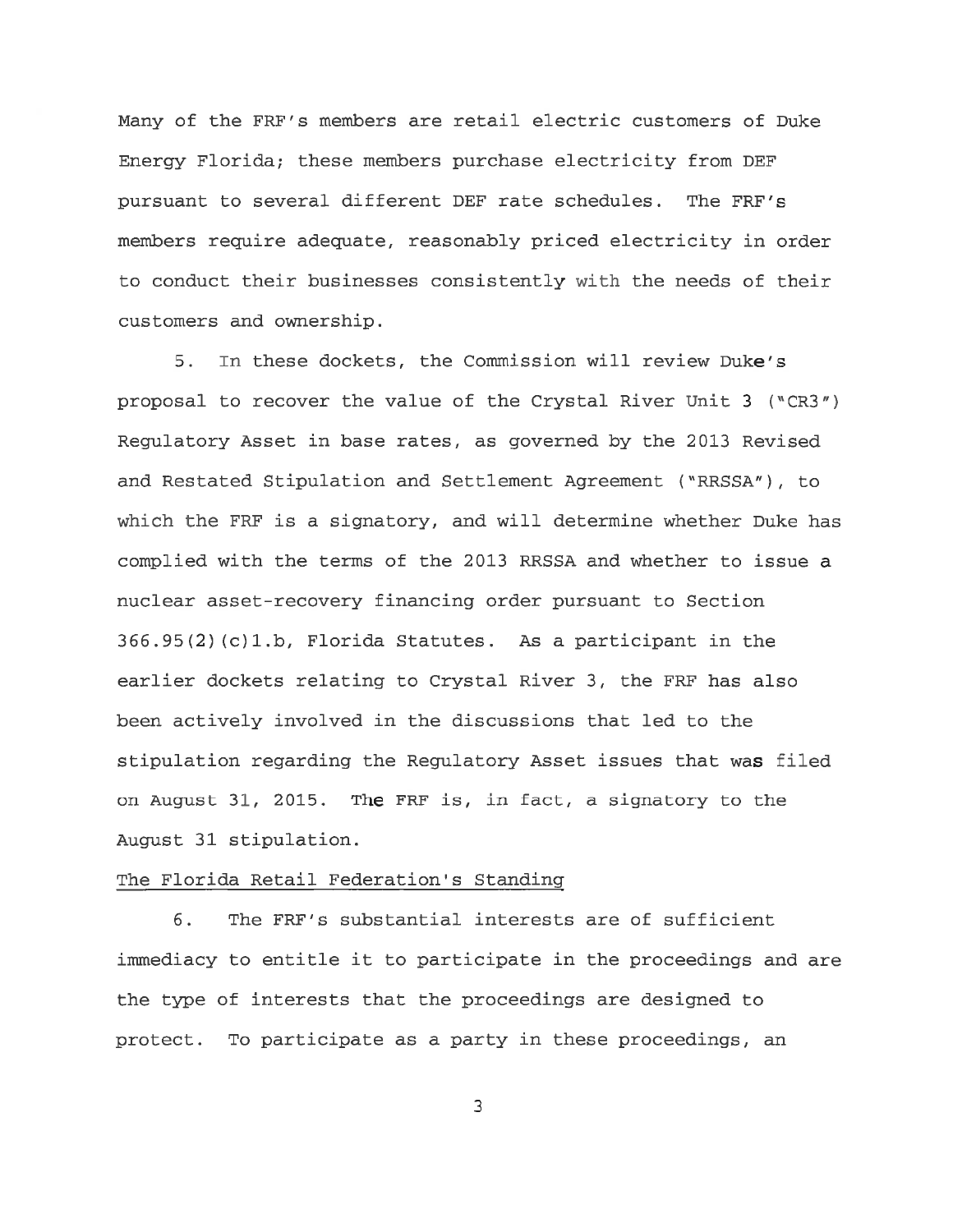intervenor must demonstrate that its substantial interests will be affected by the proceedings. Specifically, the intervenor must demonstrate that it will suffer a sufficiently immediate injury in fact that is of the type the proceedings are designed to protect. Ameristeel Corp. v. Clark, 691 So. 2d 473 (Fla. 1997); Agrico Chemical Co. v. Department of Environmental Regulation, 406 So.2d 478 (Fla. 2d DCA 1981), rev. denied, 415 So. 2d 1359 (Fla. 1982). Here, the FRF is the representative of a large number of its more than 8,000 members who are retail electric customers of DEF, and these members' substantial interests will be directly affected by the Commission's decisions regarding cost recovery pursuant to the RRSSA and also regarding the rates to be charged if the Commission issues a nuclear assetrecovery financing order. These decisions will affect the rates of DEF's customers, including the FRF's members, for years to come. Thus, the interests that the FRF seeks to protect are of sufficient immediacy to warrant intervention, and its members' interests are exactly the interests that these proceedings are designed to protect.

7. Associational Standing. Under Florida law, to establish standing as an association representing its members' substantial interests, an association such as the Florida Retail Federation must demonstrate three things:

a. that a substantial number of its members, although not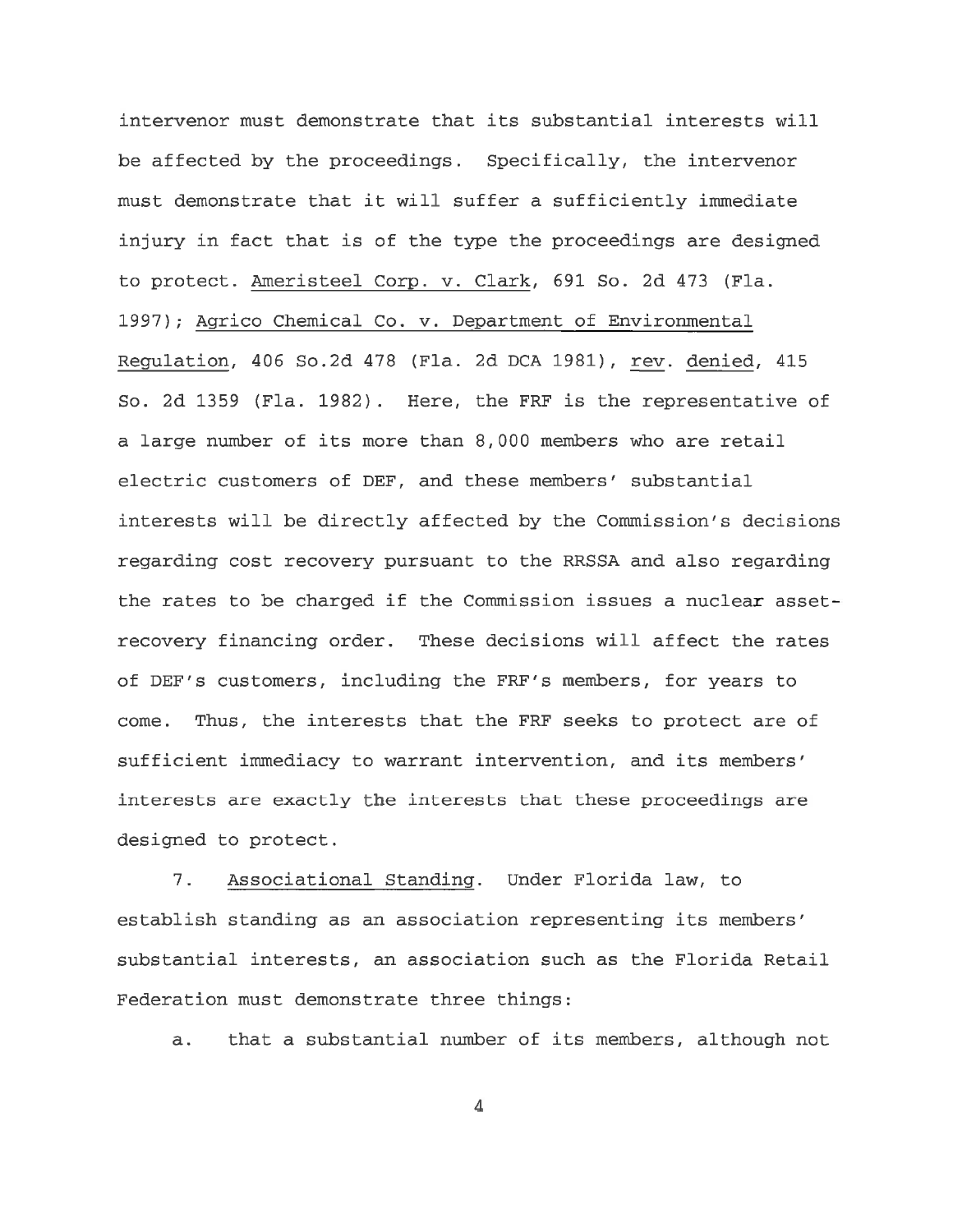necessarily a majority, are substantially affected by the agency's decisions;

- b. that the intervention by the association is within the association's general scope of interest and activity; and
- c. that the relief requested is of a type appropriate for an association to obtain on behalf of its members.

Florida Home Builders Ass'n v. Dep't of Labor and Employment Security, 412 So. 2d 351, 353-54 (Fla. 1982). The FRF satisfies all of these " associational standing" requirements. A substantial number of the FRF's more than 8,000 members are located in DEF's service area and receive their electric service from DEF, for which they are charged DEF's applicable retail rates. The FRF exists to represent its members' interests in a number of venues, including the Florida Public Service Commission. The FRF was a party in the earlier dockets relating to the Crystal River 3 nuclear unit (including Docket No. 100437-EI, Docket No. 120022-EI and Docket No. 130208-EI) and a signatory to the RRSSA. Finally, the relief requested intervention and the approval of fair, just, and reasonable rates - is across-the-board relief that will apply to all of the FRF's members in the same way. Therefore, the requested relief is of the type that is appropriate for the FRF to obtain on behalf of its members.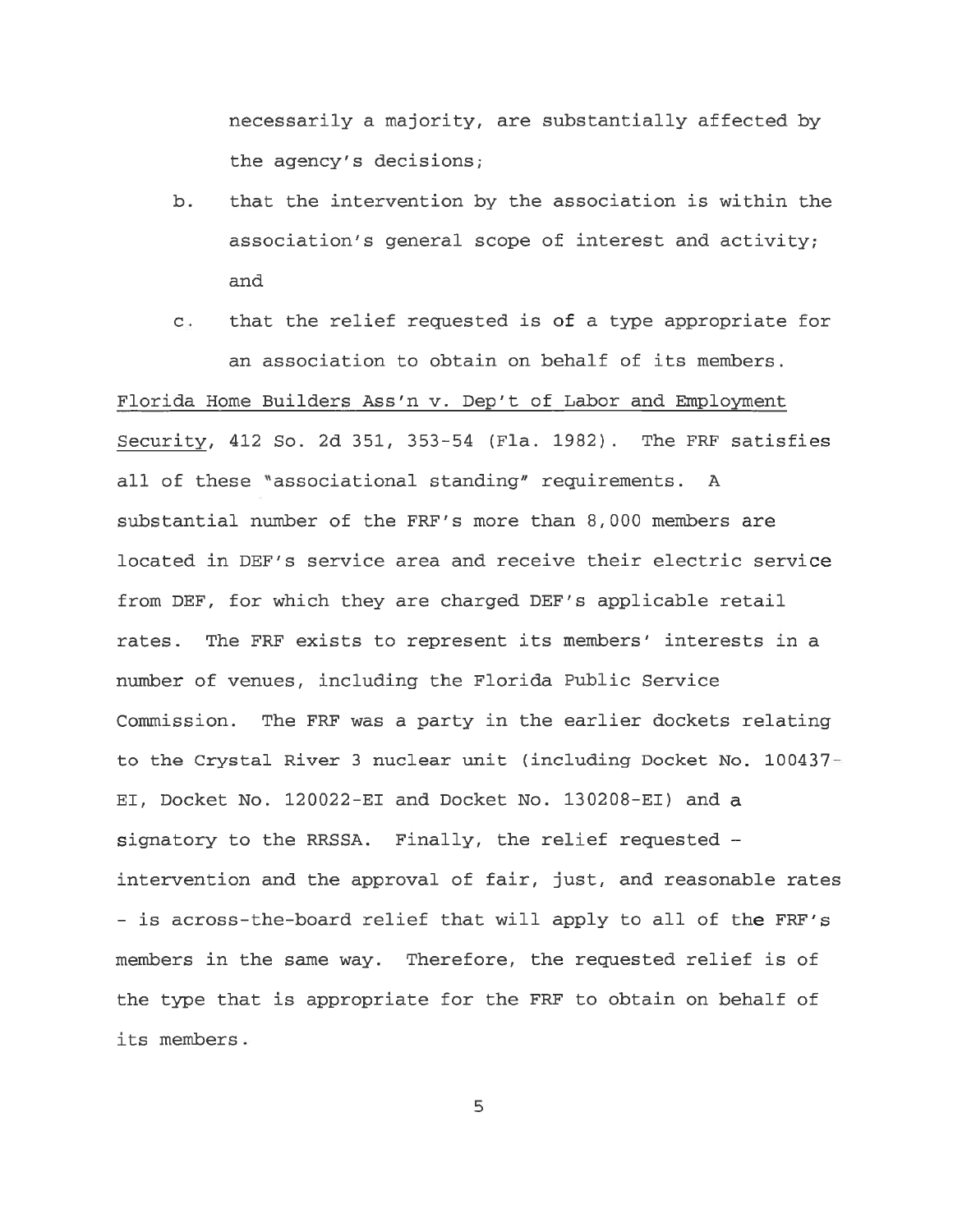#### Issues of Material Fact

8. The issues of material fact to be decided in Docket No. 150148-EI are those set forth in the proposed stipulation filed by Duke on August 31, 2015 and signed by all parties, including the FRF. The issues to be decided in Docket No. 150171-EI are still in the process of being developed by the parties. Ultimate Facts Alleged and Basis for Relief

9. With respect to the FRF's standing to intervene in these dockets, the relevant ultimate fact is that a substantial number of the FRF's more than 8,000 members are DEF's retail customers, and accordingly, their substantial interests will be determined by the Commission's decisions in these proceedings. Accordingly, as the representative association of its members who are DEF customers, the FRF is entitled to intervene herein.

# Statutes and Rules That Entitle the Florida Retail Federation to the Relief Requested

10. The applicable statutes and rules that entitle the FRF to relief include, but are not limited to, Sections 120.569, 120.57(2)&(4), 366.04(1), 366.05(1), 366.06(1)&(2), 366.07, and 366.076, Florida Statutes, and Rule 25-22 .039 and Chapter 28-106, Florida Administrative Code.

#### **CONCLUSION**

The FRF is an established association that, consistent with its purposes and history of intervening in Commission proceedings to protect its members' interests, seeks to intervene in these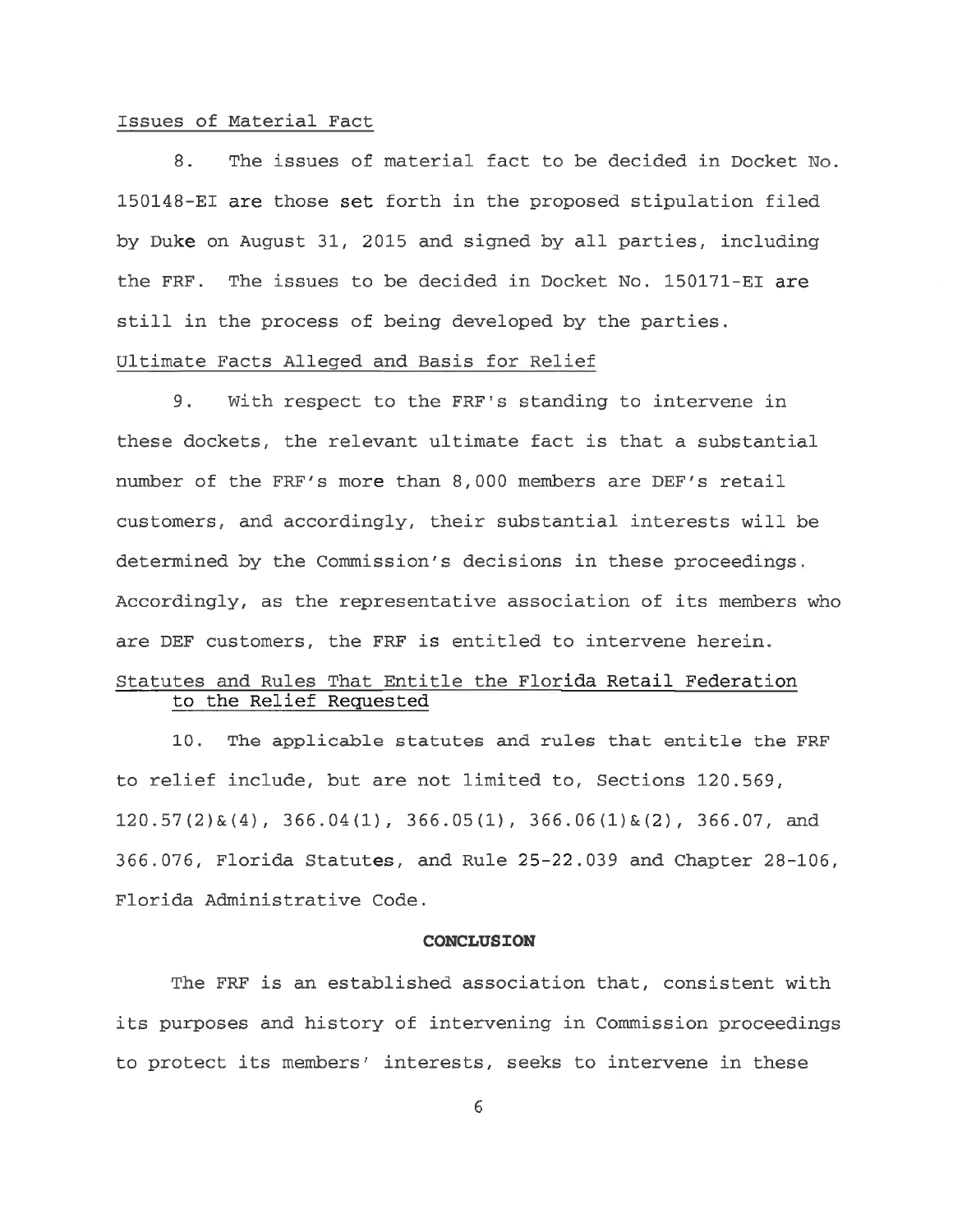dockets to protect its members' substantial interests under the RRSSA and in connection with the Commission's consideration of Duke's petition for a nuclear asset-recovery financing order. The interests of the FRF's members that the FRF seeks to protect via its intervention and participation in these proceedings are immediate and of the type to be protected by the proceedings, and accordingly, the FRF is entitled to intervene.

#### **RELIEF REQUESTED**

**WHEREFORE,** the Florida Retail Federation respectfully requests the Florida Public Service Commission to enter its order GRANTING this Petition to Intervene and requiring that all parties to these proceedings serve copies of all pleadings, notices , and other documents on the FRF's representatives indicated in paragraph 2 above.

Respectfully submitted this \_ 14th \_ day of September 2015.

Robert Scheffel Wrig

schef@gbwlegal.com John T. LaVia, III jlavia@gbwlegal.com Gardner, Bist, Bowden, Bush, Dee, LaVia & Wright, P.A. 1300 Thomaswood Drive Tallahassee, Florida 32308 Telephone (850 ) 385-0070 Facsimile (850 ) 385-5416

Attorneys for the Florida Retail Federation